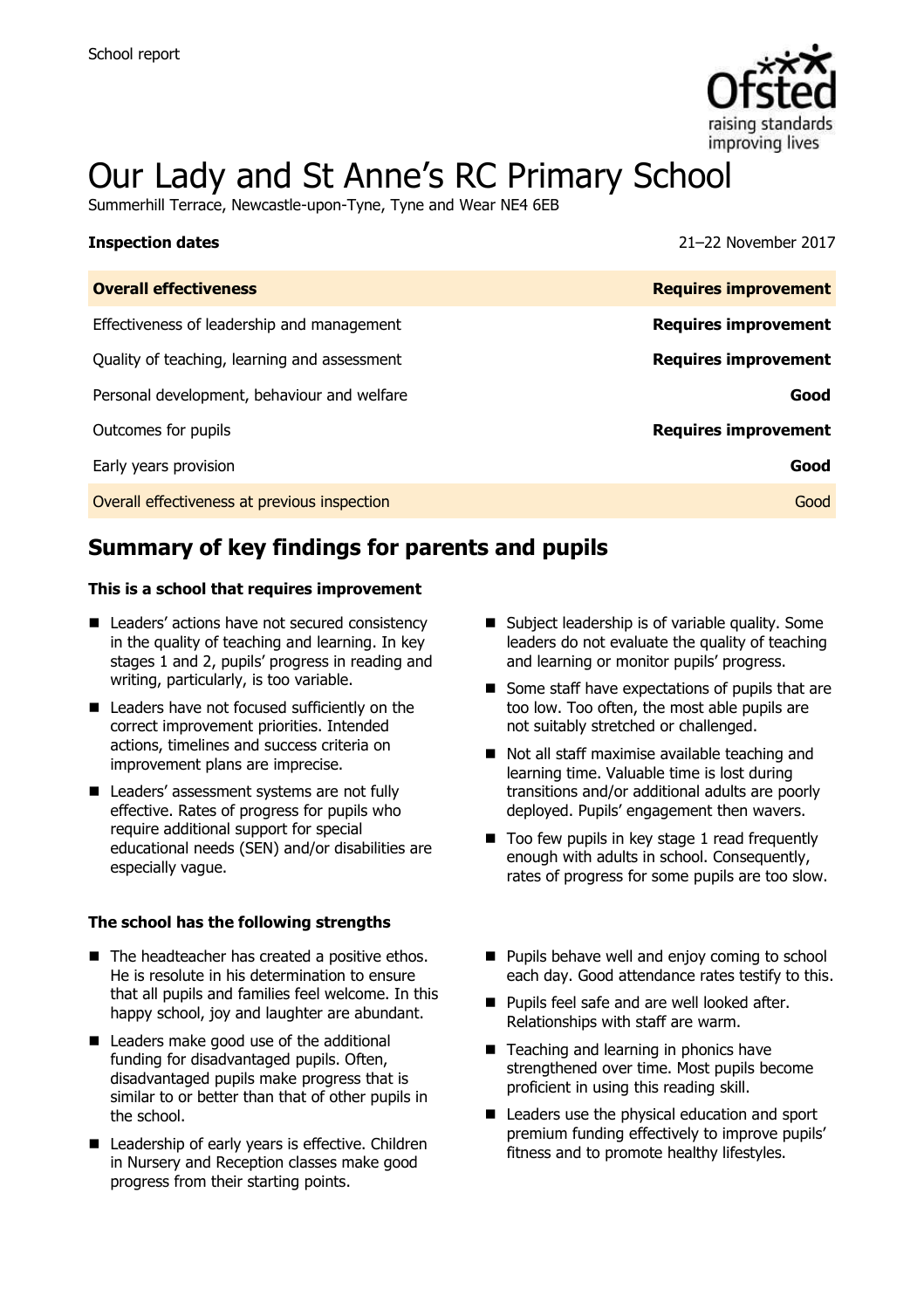

# **Full report**

### **What does the school need to do to improve further?**

- Strengthen the effectiveness of leadership and management by:
	- securing consistently good teaching and learning across key stages 1 and 2, particularly in reading and writing
	- sharpening whole-school and subject-specific improvement plans so that timelines, actions and success criteria are crystal clear and focused on pupils' outcomes
	- embedding assessment systems that capture accurate information about pupils' progress and inform teachers' and leaders' planning effectively
	- ensuring that the progress of pupils who have SEN and/or disabilities is captured with better precision
	- equipping all subject leaders with the skills, knowledge and understanding needed to drive improvement in their areas of responsibility.
- Improve the quality of teaching and learning in key stages 1 and 2 so that all pupils make good or better progress by:
	- raising teachers' expectations of what pupils can do and achieve, particularly with regards to the most able pupils
	- using assessment information to effectively to match learning tasks and activities accurately to pupils' needs and interests, especially in reading and writing
	- making sure that all teaching and learning time is used effectively and additional adults are well deployed
	- reading with all pupils in key stage 1 more frequently.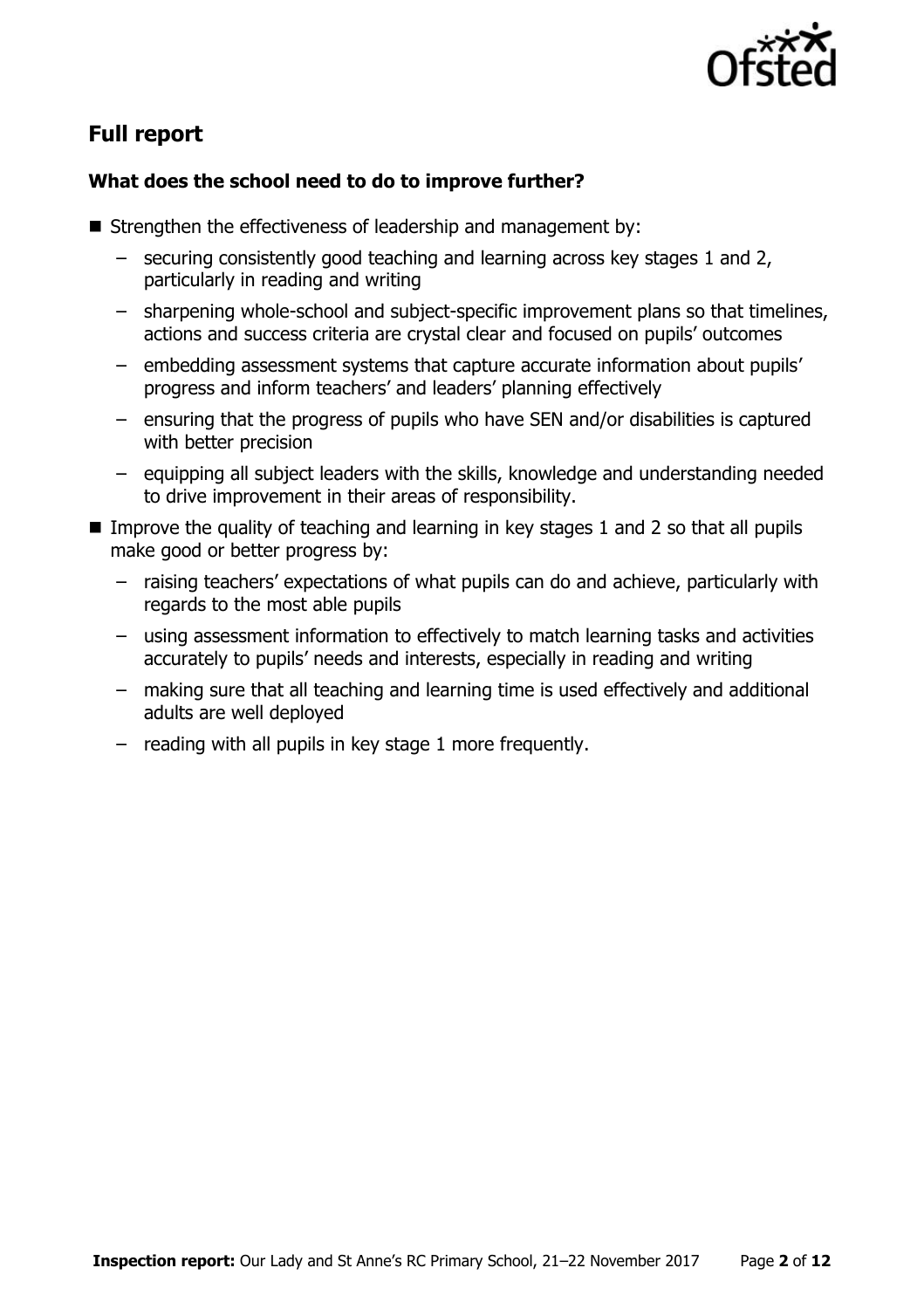

# **Inspection judgements**

#### **Effectiveness of leadership and management Requires improvement**

- Leaders have not secured consistency in the quality of teaching and learning in key stages 1 and 2. While several areas of strength exist, particularly in early years and upper key stage 2, variability is evident across year groups, especially in the teaching of reading and writing.
- Leaders' improvement plans, including those of subject leaders, are not suitably focused on the right priorities. There is insufficient emphasis on pupils' progress and outcomes for groups of pupils. Intended actions are not expressly linked to teaching and learning. Timelines are too broad and success criteria are not always well defined. Consequently, leaders' aims are too vague and improvement lacks pace.
- Not all subject leaders monitor or evaluate the quality of teaching and learning in their areas of responsibility. Leaders' actions do not dependably lead to improvements. While subject leaders are enthusiastic and often busy, the extent to which their actions are improving pupils' outcomes and the quality of teaching is unclear.
- Senior leaders have recently refined assessment systems. Pupils' progress and attainment in reading, writing and mathematics are captured at the end of each term. However, not all leaders and staff use this information effectively. Teachers do not consistently plan tasks that match pupils' learning needs. Across subjects, not all leaders address variability in the quality of teaching and learning in a timely manner. The extent to which current pupils are making good or better progress is too vague.
- Leaders cannot confidently explain how well pupils who have SEN and/or disabilities are doing across the core subjects of reading, writing and mathematics or the wider curriculum. Assessment information does not capture the extent of this group's progress or achievement effectively. Leaders ensure that special educational needs funding is used appropriately to provide additional support and resources for individuals. Weaknesses in assessment, however, mean that it is difficult to tell whether this helps pupils to make more rapid progress in their learning.
- Leaders are determined in their efforts to offer pupils an enriching curriculum. Many exciting trips, interesting visitors and after-school clubs colour and enhance pupils' daily experiences. Leaders seek and establish links with local and wider communities to broaden pupils' horizons. This array of well-thought-out events means that pupils learn to celebrate and value their own and others' local heritage and culture.
- The headteacher has created a friendly, warm and distinctively joyful atmosphere throughout the school. Pupils feel confident that adults respect and listen to them. Parents feel welcome and staff are proud to work here. Tolerance and respect are endemic. Such positive vibes contribute effectively to pupils' social, moral and spiritual development. Leaders' actions enable pupils to become well versed in British values and well equipped to play a constructive, active role in society.
- Leaders use additional funding for disadvantaged pupils carefully. They have directed resources and secured support with pupils' needs and interests firmly at the heart of their decision making. For example, pupils sourced and took part in selecting many exciting new books recently. The profile of reading for pleasure was raised successfully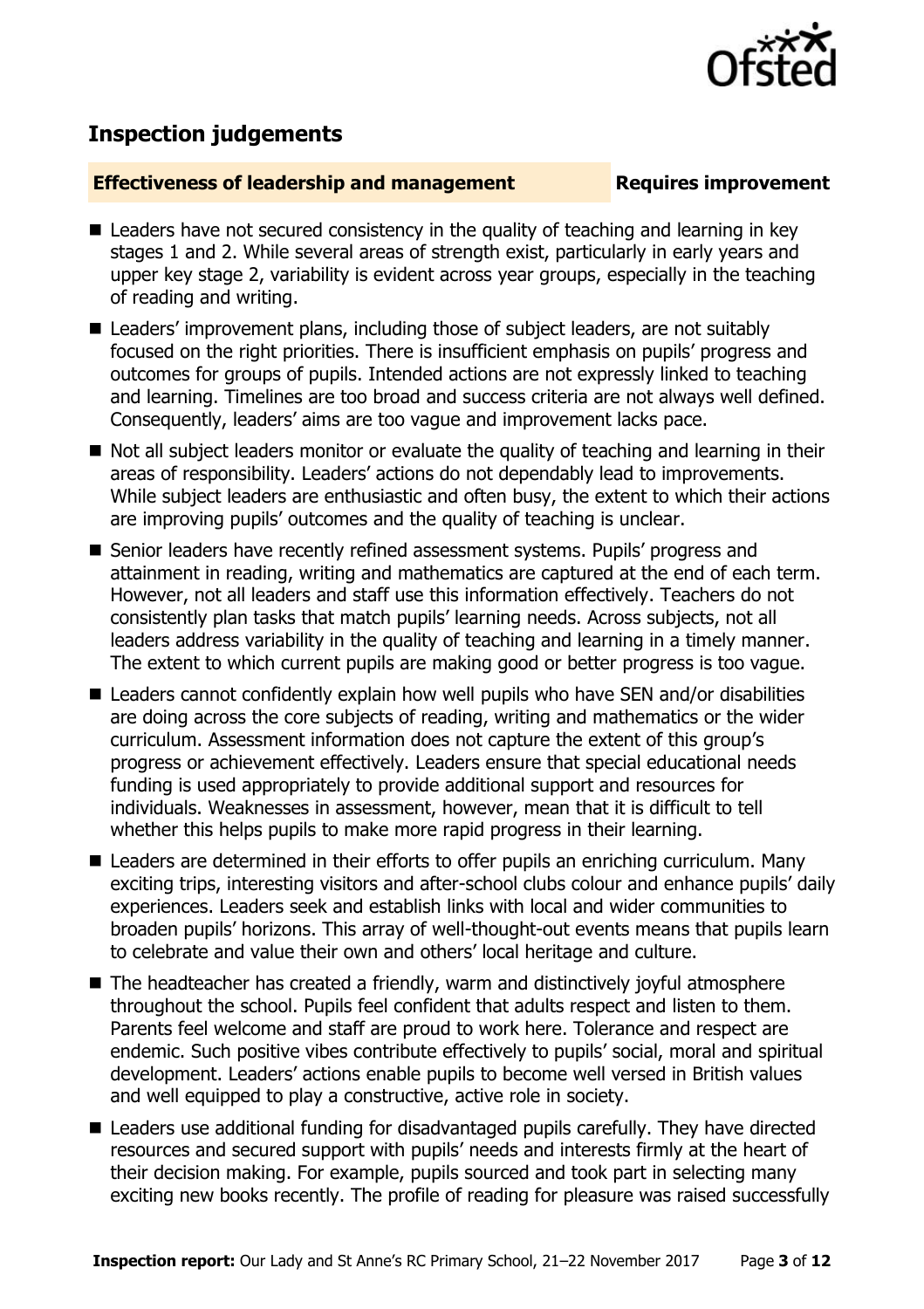

for this group of pupils. Disadvantaged pupils often do as well as or better than other pupils in school in terms of their progress and attainment.

Senior leaders use the primary physical education and sport premium funding wisely. Leaders place a clear emphasis on improving pupils' understanding of the importance of physical health and well-being. They also ensure that pupils have access to a wide range of sporting activities and endeavours. Pupils therefore understand and build confidence in the skills of sportsmanship, perseverance and competition.

#### **Governance of the school**

- Governors are committed to the part they play in securing school improvement. They understand their roles and responsibilities and are ambitious for all pupils. This is evident in the minutes of meetings, and their detailed notes of visits following regular observations of teaching and learning around the school and meetings with staff and pupils. Governors use their first-hand experiences of what it feels like to be a pupil here to shape their work with leaders.
- An experienced chair and vice-chair support and challenge governors in their work. The collective skills that governors bring to the role are audited annually. Regular training is undertaken which supports governors to acquire the correct knowledge, skills and behaviour needed to manage their duties. Such measures ensure that the governing body is appropriately equipped to execute its duties.
- Governors can clearly evidence their support, commitment and involvement with the school. They strive to keep pupils at the forefront of their thinking. Despite this, and some challenging questions they ask of leaders in meetings, they currently have too generous a view of the school's effectiveness. Governors have not yet challenged and supported leaders successfully to secure a precise vision for improvement or consistency in the quality of teaching and learning.

### **Safeguarding**

- $\blacksquare$  The arrangements for safeguarding are effective.
- Leaders and governors have appropriately stringent arrangements in place to make sure that adults are suitable to work with children. Fittingly detailed recruitment and appointments procedures help to protect pupils from harm and risk.
- Adults are vigilant and trained to protect pupils from harm. They understand how and to whom they must report any concerns. Leaders make sure that records of concern are detailed and actions to address these are timely. Work with parents and external agencies is thorough.

#### **Quality of teaching, learning and assessment Fig. 2.1 Requires improvement**

- The quality of teaching and learning is improving but remains too variable across key stages 1 and 2. Pupils' progress in reading and writing, particularly, is inconsistent.
- Not all adults make maximum use of available teaching and learning time. Too often, pupils or additional adults have to wait for direction, especially during transitions from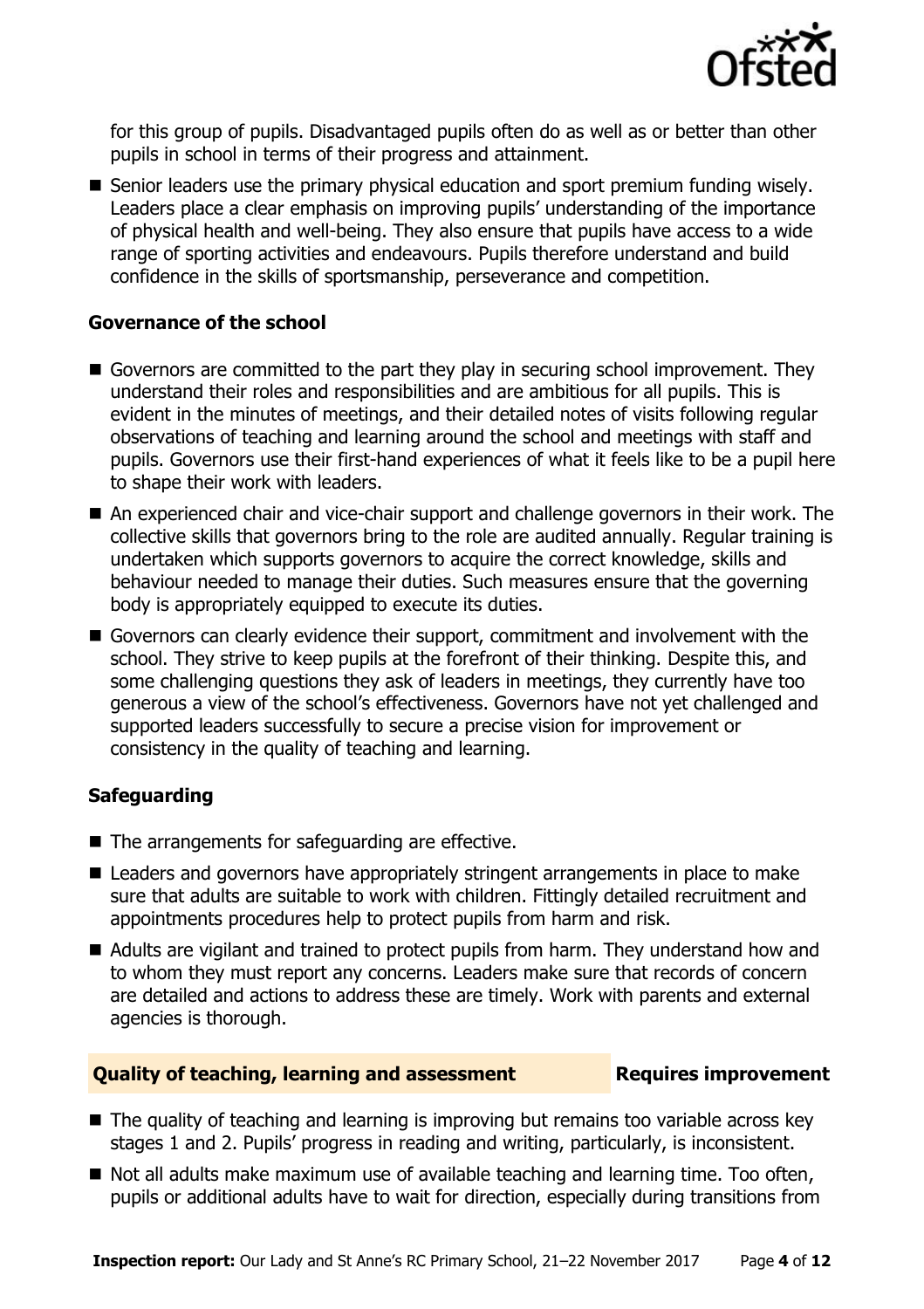

one subject or space to another. Delays and interruptions mean that vital time is lost.

- At times, pupils are not fully engaged in their learning because adults have not made sure that resources are ready and matched correctly to pupils' needs and interests. Pupils therefore drift, lose focus or line up beside teachers for praise, instructions or additional work. Learning lapses.
- Some pupils in key stage 1 do not read regularly enough with adults in school. There is a lack of consistency in the opportunities experienced by pupils. This inhibits pupils' progress and prevents them from being fully prepared for the challenges of reading and writing in the key stage 2 curriculum.
- Some teachers have high expectations of all pupils regardless of their starting points. This is not, however, a consistent feature of practice. Some teachers do not stretch the most able pupils suitably in their thinking or present them with sufficient challenge in their work.
- Some adults are adept at explaining new concepts concisely and clearly for pupils. These adults use questioning effectively to assess pupils' understanding and to prompt pupils to think deeply about their learning. At times, however, adults' explanations are too lengthy or complicated and questioning fails to get to the heart of what pupils know and understand.
- Teaching and learning in mathematics have improved recently. This is due to strengths in subject leadership in this area of the curriculum. Tailored staff training, as well as effective support and challenge, have improved teachers' subject knowledge, skills and understanding. Staff therefore feel more confident in their work. Consequently, pupils are making better progress, particularly in their application of mathematical reasoning to solving problems.
- The teaching of phonics has improved over time. Staff now articulate letter sounds carefully, enunciating each sound precisely and showing pupils how to do so too. Workshops have enabled parents to understand and replicate the way in which this early reading skill is taught at home. Consequently, most pupils are able to use their phonic skills and knowledge well.
- Staff have done a great deal to raise the profile of reading. There is a wealth of reading material available and pupils are wholly involved in procuring books to add to the library. Pupils in key stage 1 would like more access to the library and leaders are working to realise this ambition. Older pupils are able to read and respond to books online, a task that they thoroughly enjoy. As a result, more pupils have developed a greater interest in reading and books. This focus on reading has not yet resulted in all pupils making consistently good progress in reading.

#### **Personal development, behaviour and welfare Good**

#### **Personal development and welfare**

- The school's work to promote pupils' personal development and welfare is good.
- Pupils say that they feel safe because staff look after them and 'explain things'. Pupils learn about keeping themselves safe online and discuss the benefits as well as the risks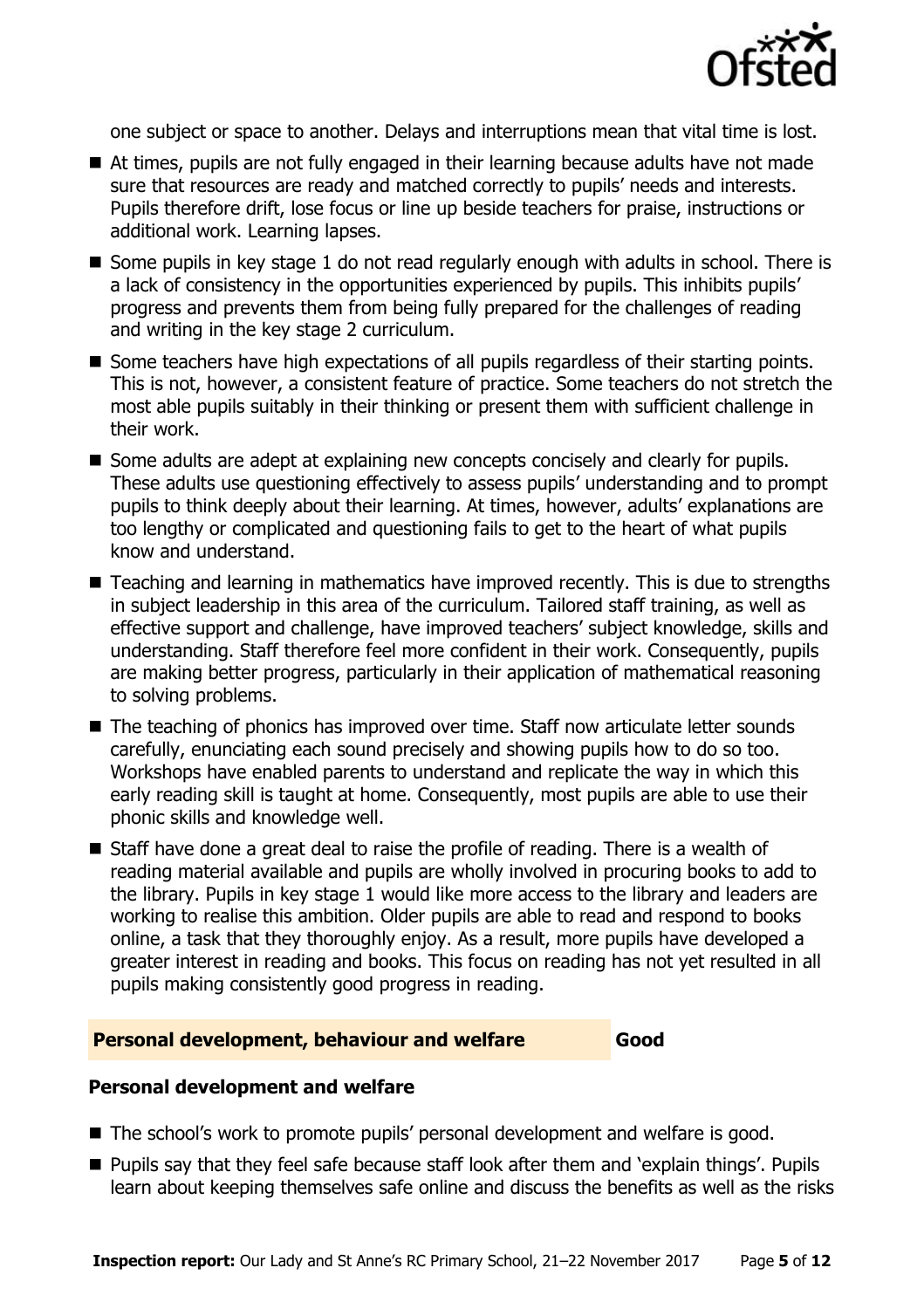

of technology. Adults support pupils to develop safe, confident practices.

- **Pupils learn about safe, positive relationships. They express tolerance and respect for** others' viewpoints and compassion for those living in trying circumstances. Pupils are particularly proud of their charitable efforts and understand different ways in which they can influence the lives of others in a positive manner.
- **Pupils understand the different forms that bullying may take. They feel confident that** bullying is not tolerated in their school. Pupils have frequent opportunities to talk with adults in school and are certain that adults will listen if they have any worries. Pupils' emotional well-being is of importance to staff.
- Leaders have ensured that the curriculum includes sufficient opportunities for pupils to learn about healthy lifestyles. Regular sporting endeavours and physical education develop pupils' understanding of the importance of physical activity. Staff explore with pupils the links between physical fitness and good health. As a result, pupils express an interest in sport, health and being active.
- Pupils' understanding of what it means to be a successful learner is inhibited somewhat by the variable quality of teaching across key stages 1 and 2.

#### **Behaviour**

- The behaviour of pupils is good.
- **Pupils value their education, as testified by their good attendance. They thoroughly** enjoy coming to school each day and tell inspectors that they have fun and friends galore. Playtimes are lively, laugh-out-loud affairs; a positive atmosphere is palpable.
- **Pupils conduct themselves sensibly in and around school. They listen carefully and** respond promptly to requests from adults, demonstrating respect at all times.
- Behaviour at unstructured times such as lunchtime is good. Pupils enjoy developing their social skills and building friendships with older pupils, and displaying caring attitudes towards their younger peers. Staff manage occasional overly exuberant play promptly and sensitively.
- **Pupils' attitudes to learning and school are positive. Even where tasks and work are not** well matched to their learning needs, the large majority of pupils display forbearance, complying with school and classroom rules. Any disruption of learning is low level and due to variability in the quality of teaching.

#### **Outcomes for pupils Requires improvement**

- Outcomes require improvement because current pupils in key stages 1 and 2 are making inconsistent progress, especially in reading and writing. This is due to the variable quality of teaching and learning across each key stage.
- The most able pupils do not make consistently good progress in their learning across subjects because work and tasks are not reliably challenging.
- The school's assessment information and work in books indicate that pupils who have SEN and/or disabilities make variable progress from their individual starting points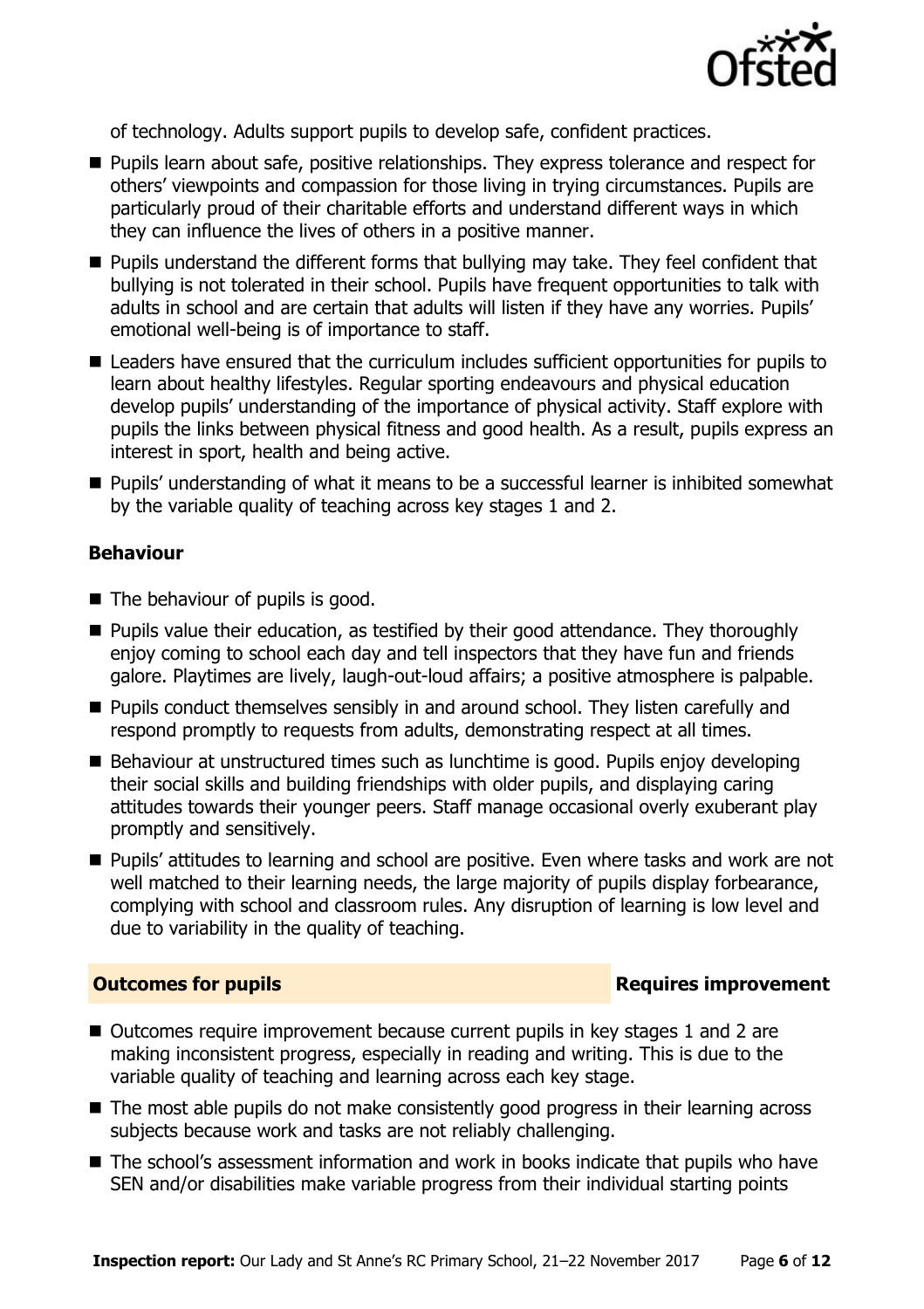

across subjects.

- **Pupils'** outcomes vary over time in reading, writing and mathematics in both key stages 1 and 2. In 2016, the proportion of pupils reaching the expected standards in each subject was below or well below the national averages in each key stage.
- More recently, pupils are making better progress in mathematics. In 2017, 87% of pupils in key stage 1 and 83% of pupils in key stage 2 reached the expected mathematics standard. These outcomes were better than the national averages. Current pupils are making stronger progress in mathematics than in reading and writing.
- **Pupils at the end of key stage 1 also made better progress from their starting points in** 2017 than seen previously in reading and writing. The proportion of pupils reaching the expected standard in reading and writing was broadly in line with others nationally.
- In 2017, in reading and mathematics, the proportion of disadvantaged pupils in key stage 1 reaching the expected standard was above the national averages.
- $\blacksquare$  In 2017, the large majority of pupils at the end of key stage 2 made strong progress from their starting points in reading, writing and mathematics. Owing to strengths in the quality of teaching and learning in Year 6, the proportion of pupils reaching the expected standard in each subject exceeded those seen nationally.
- The proportion of pupils who achieved the expected standard in the Year 1 phonics check was broadly in line with the national average in both 2016 and 2017. Over time, disadvantaged pupils' phonics outcomes are broadly in line with or better than those of others nationally.

#### **Early years provision Good Good**

#### ■ Leadership of early years is strong and is making a positive difference to children's progress and development. The overall quality of teaching and learning is good. The proportion of children reaching a good level of development is growing year on year and now sits broadly in line with other schools nationally. This represents good progress for children from starting points that are lower than those typical for their age.

- **Parents are full of praise for the quality of provision in early years. Particularly, positive** comments centred on the welcoming, embracing ethos. One parent's view typified the responses of others, finding the environment 'very inclusive of all children, including children from different faiths and backgrounds'.
- Children in Nursery settle quickly due to the calm, orderly environment and friendly staff that greet them. Routines and rules are established promptly, making children feel safe, cared for and secure. Children's interactions with each responsive adult are gentle and enabling.
- Reception children benefit from this positive start in Nursery and staff lose no time in building upon the strong foundations laid. Children in Reception are happy and curious. They move comfortably between the attractive indoor and outdoor environments.
- The early years environment is appropriately rich in literacy and numeracy. Children's efforts are highly valued and captured in good-quality displays. Positive examples and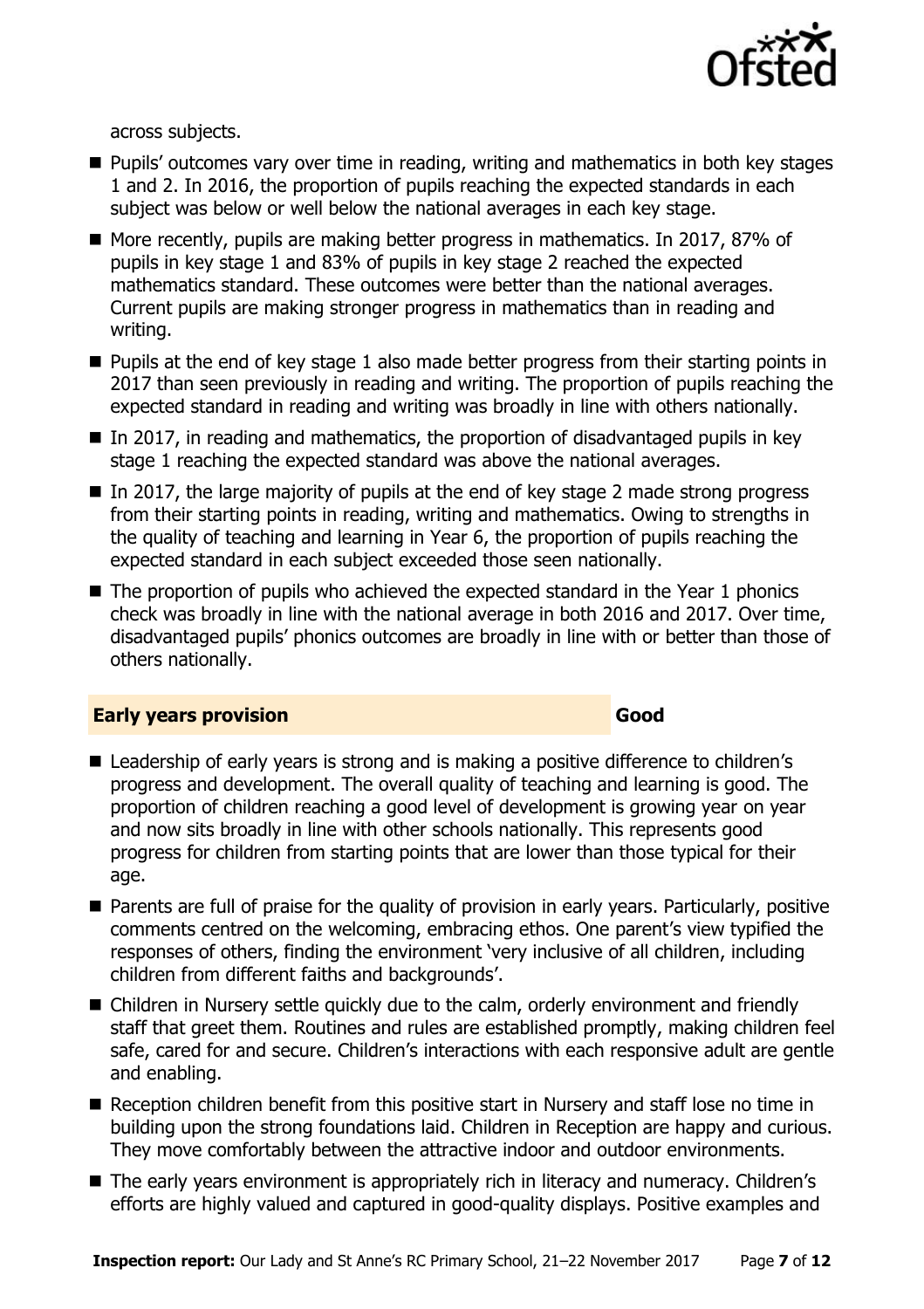

helpful cues therefore support children effectively as they absorb information and learn through their work, exploration and play.

- Staff are mindful of the learning needs, vulnerabilities and stages of development of each child. Leaders ensure that staff are well trained in protecting children from harm. All staff are fully committed to providing a high quality of care. Consequently, children thrive in the positive and protective ethos that is tangible across early years. Welfare needs are met effectively.
- Children behave well. They move safely and very sensibly in and around the school with minimal adult intervention. They exude happiness and interest in the opportunities afforded to them.
- Occasionally, additional adults do not manage transitions smoothly. Sometimes resources are poorly organised and transition times are disordered. On these occasions, valuable teaching and learning time is lost.
- At times, the most able children lack suitable challenge in their learning and play. This is especially evident when children are expected to engage with resources and areas of provision of their own choice. Adults do not consistently ensure that a sufficient element of challenge and stretch is incorporated into each area.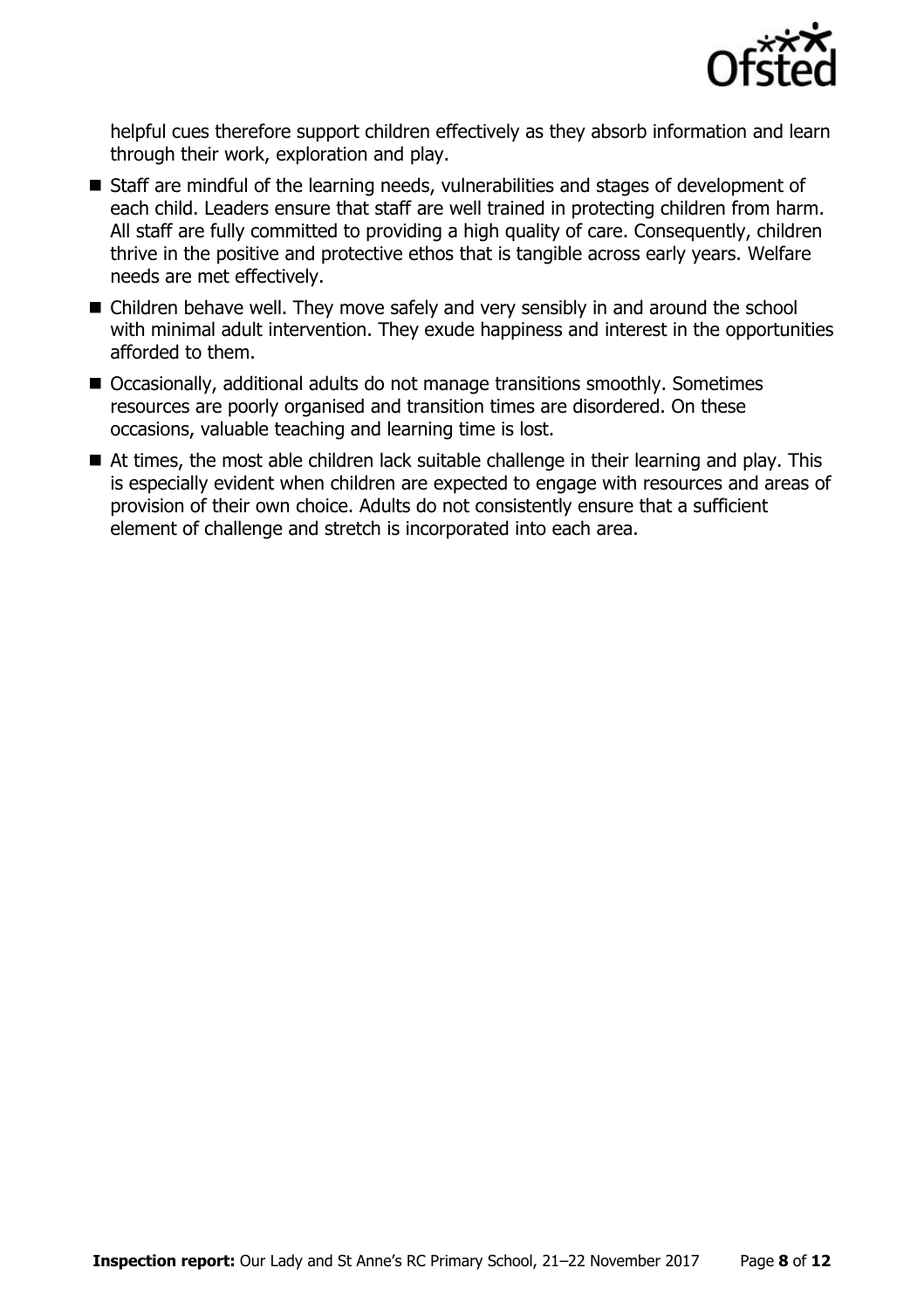

# **School details**

| Unique reference number | 108510              |
|-------------------------|---------------------|
| Local authority         | Newcastle-upon-Tyne |
| Inspection number       | 10037730            |

This inspection of the school was carried out under section 5 of the Education Act 2005.

| Type of school                      | Primary                  |
|-------------------------------------|--------------------------|
| <b>School category</b>              | Voluntary aided          |
| Age range of pupils                 | 3 to 11                  |
| <b>Gender of pupils</b>             | Mixed                    |
| Number of pupils on the school roll | 242                      |
| Appropriate authority               | The governing body       |
| Chair                               | <b>Christine Baker</b>   |
| <b>Headteacher</b>                  | Michael O'Brien          |
| Telephone number                    | 0191 232 5496            |
| Website                             | www.olsa.org.uk          |
| <b>Email address</b>                | ourladyadmin@olsa.org.uk |
| Date of previous inspection         | $11-12$ September 2012   |

### **Information about this school**

- The school does not meet requirements on the publication of information about the pupil premium spending plan on its website.
- Our Lady and St Anne's Roman Catholic Primary School is broadly average in size compared with other primary schools nationally.
- The proportion of pupils who have SEN and/or disabilities is above average. There are currently no pupils who have a statement of special educational needs or an education, health and care plan.
- The proportion of disadvantaged pupils eligible for support through the pupil premium is above average.
- Nearly two thirds of pupils are from minority ethnic groups, including Asian or Asian British Pakistani, Black or Black British African, or Asian or Asian British Bangladeshi. Most pupils from minority ethnic groups speak English as an additional language and are proficient or are gaining proficiency in speaking English.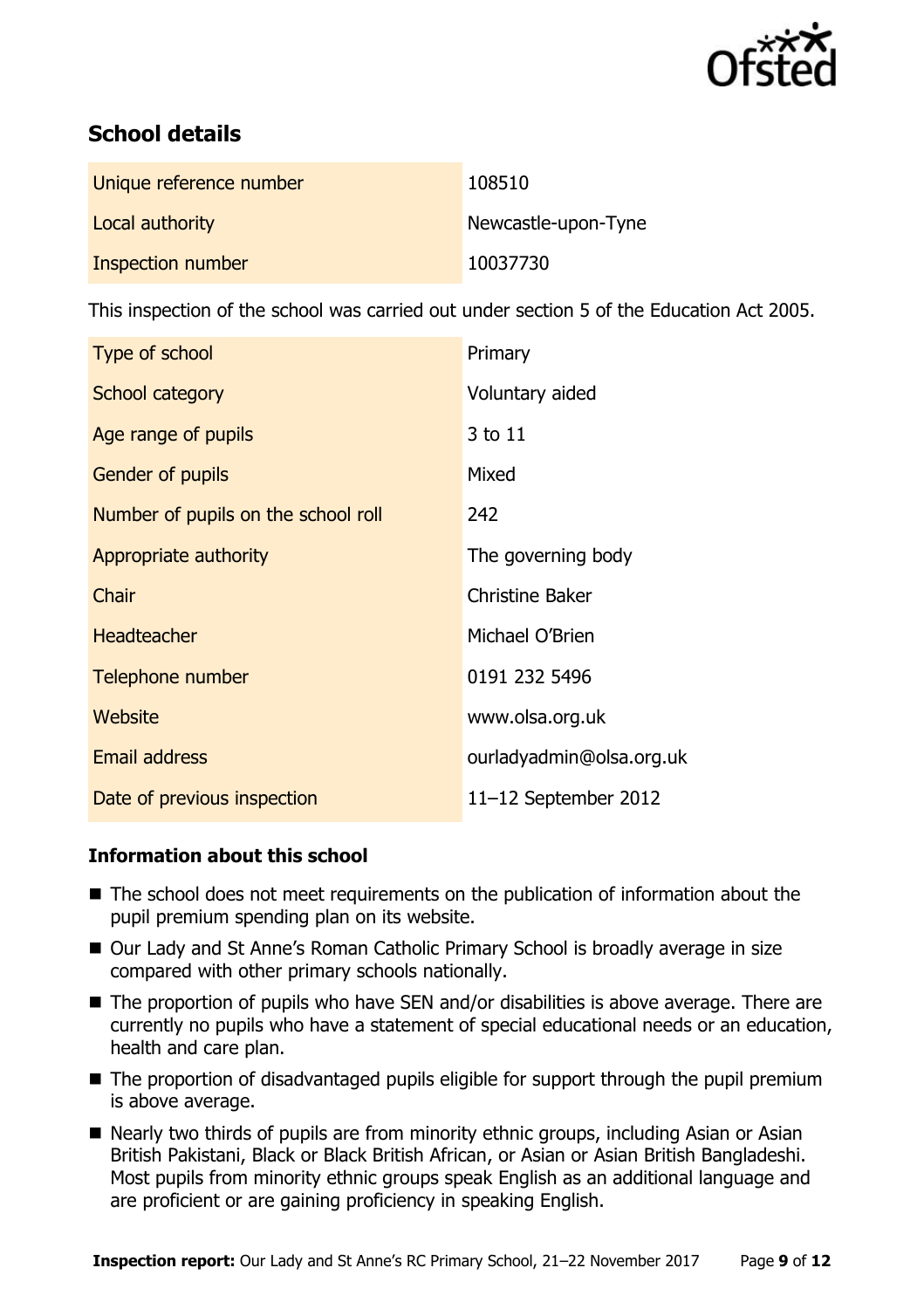

■ The school meets the government's floor standards which are the minimum expectations for attainment and progress in reading, writing and mathematics.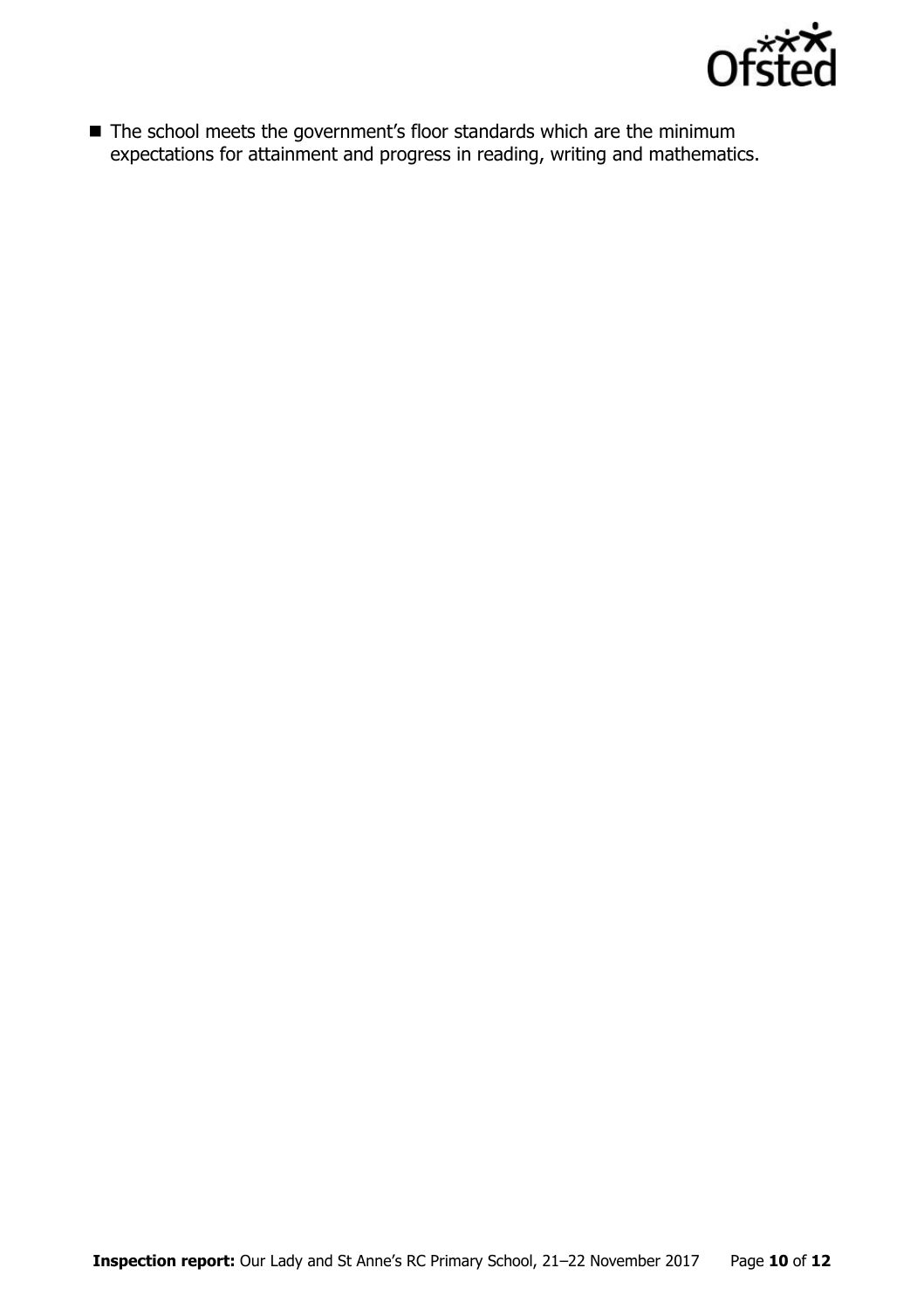

## **Information about this inspection**

- Inspectors observed teaching and learning on both days of the inspection. The headteacher and the lead inspector conducted several observations jointly.
- Meetings were held with pupils, and senior and subject leaders, including the headteacher, three governors (including the chair of the governing body) and a representative of the local authority.
- A range of documentation was examined, including the school's self-evaluation, monitoring and assessment information about the quality of teaching and learning, school improvement plans, governance, attendance and behaviour records, policy documentation, and information about the curriculum and safeguarding.
- Inspectors listened to pupils reading, spoke with pupils formally and informally and examined pupils' work. Responses from 18 pupils to Ofsted's questionnaire were considered. The behaviour of pupils was observed in lessons and at breaktimes.
- Parents' views were gathered from Ofsted's online survey; 18 parents responded via Parent View and nine via free text. Inspectors also met face to face with a number of parents at the school gates.
- The responses of 11 staff members to Ofsted's online questionnaire were taken into account.

#### **Inspection team**

Fiona Manuel, lead inspector **Her Majesty's Inspector** 

**Eve Morris CONSERVING INSTRUCTES**